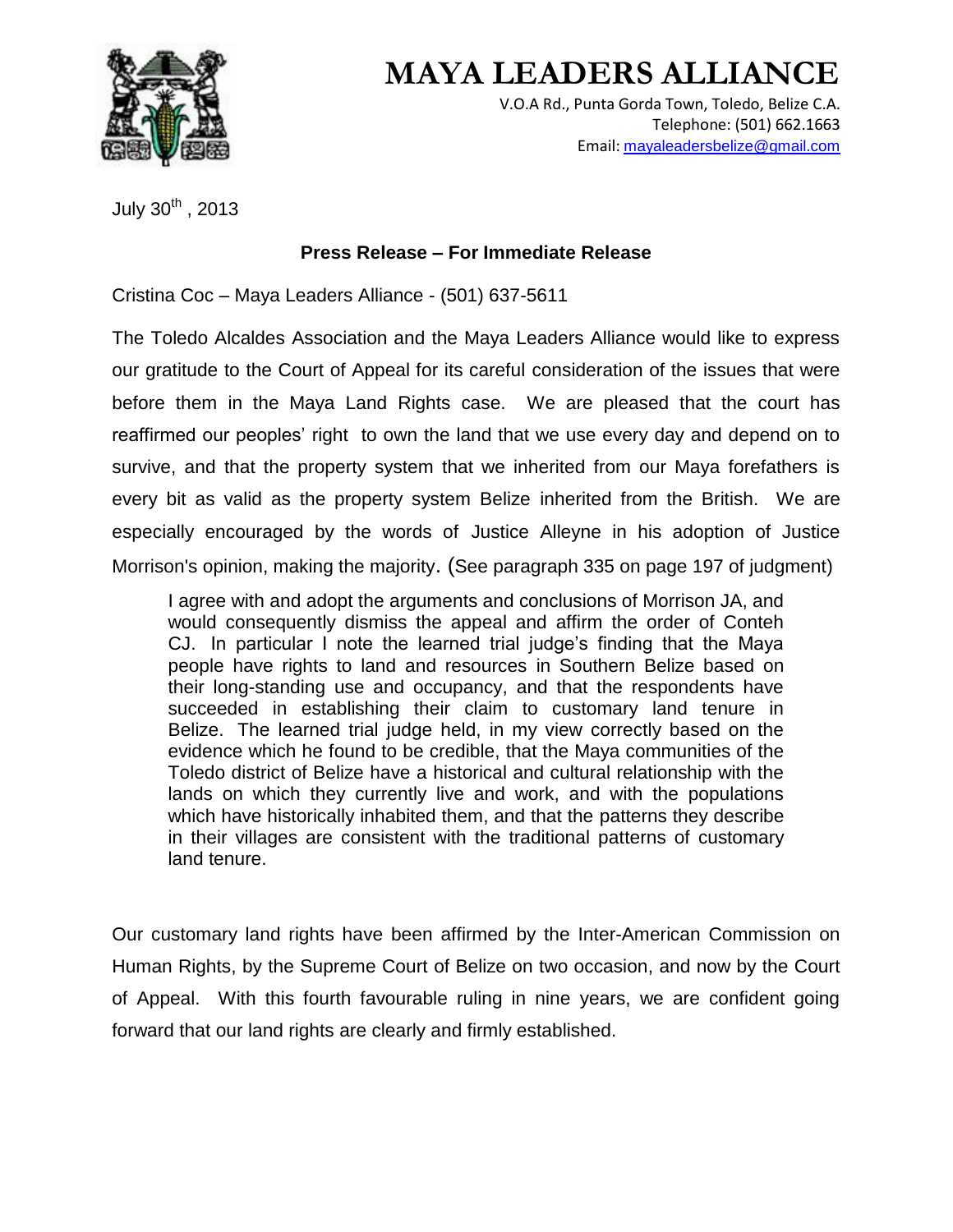## **MAYA LEADERS ALLIANCE**



V.O.A Rd., Punta Gorda Town, Toledo, Belize C.A. Telephone: (501) 662.1663 Email: mayaleadersbelize@gmail.com

However, we are disappointed that the court failed to understand the discrimination and harm the government has subjected us to by denying the validity of our customary rights for decades, and uphold the duty of the government to protect our rights and to provide paper titles. Our rights were disregarded even when there was court-ordered protection in place, so we cannot help but be concerned that the protection has been lifted.

The Court of Appeal issued its decision days before the Supreme Court was due to hear a contempt motion by the Maya Leaders Alliance and the Toledo Alcaldes Association against the Government for violating the injunction issued by former Chief Justice Abdulai Conteh in 2010. The injunction prohibited the government from interfering with our lands unless they get our consent (oil drilling, rosewood extraction and issuance of leases). Given the decision of the Court of Appeal to overturn the injunction, the Maya Leaders instructed Senior Counsel Antoinette Moore to withdraw this application, since without the continuation of the injunction, the only remedy available for contempt would be to fine or jail the Minister, which would not assist the Maya in our quest to protect our lands.

On Monday July 29<sup>th</sup> over 300 leaders from all the Maya villages in Toledo converged at the Julian Cho Technical High School to digest the Court of Appeal's decision. The leaders expressed an over whelming appreciation of the affirmation of Maya Customary Rights. The Leaders were also deeply apprehensive about the section of the decision that absolves our government from protecting those rights and titling Maya lands. The leaders reaffirmed their unwavering solidarity and commitment to pursue the protection and promotion of the rights of the Maya people. There was a strong sentiment that a right without a remedy may be no true right at all. A unanimous endorsement was given to appeal that aspect of the decision to the Caribbean Court of Justice.

Even as we prepare to appeal, we would prefer to resolve these issues through dialogue with our government on the premise that our land rights exist, and invite the